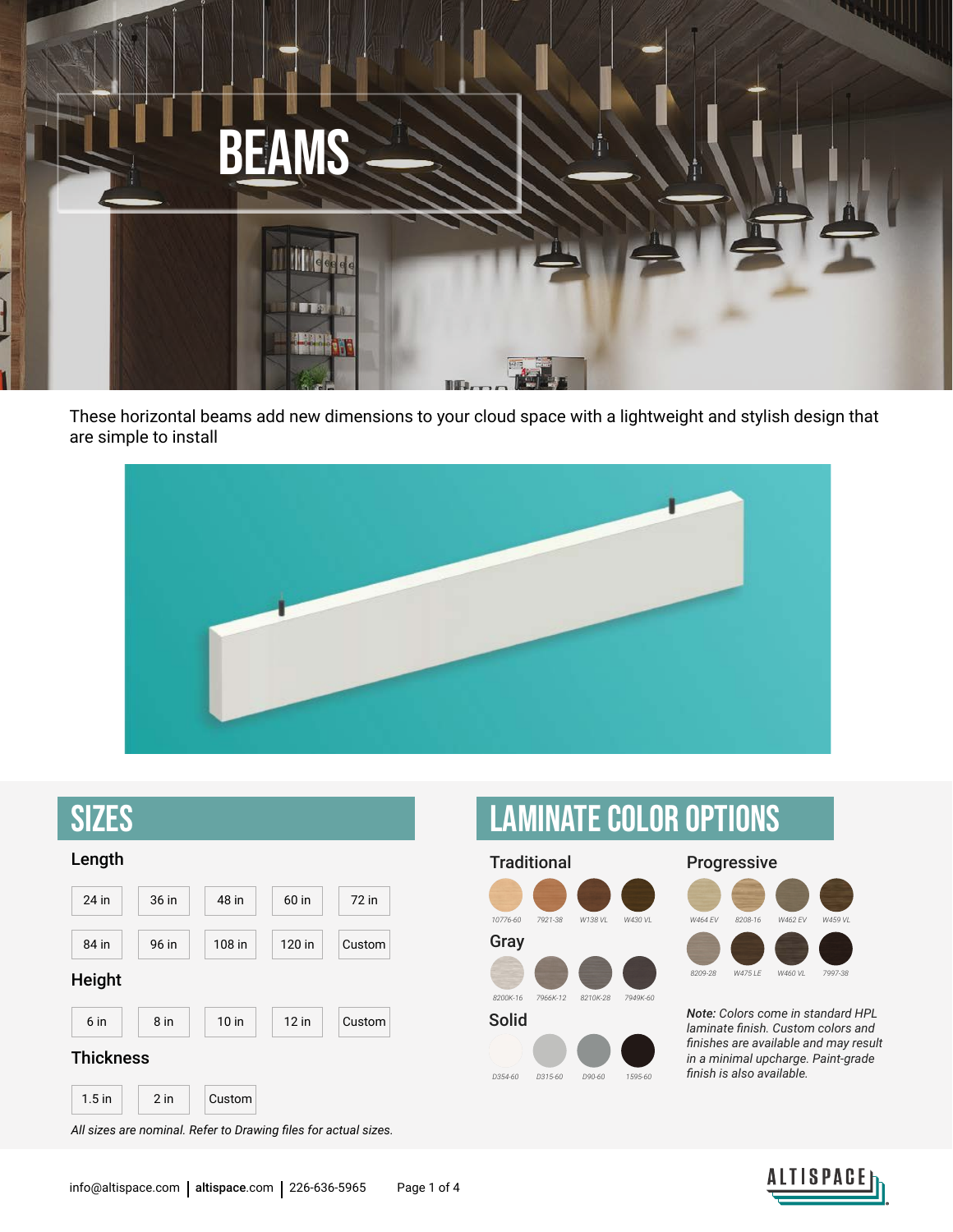# **BEAMS**

**Milletia** 

These horizontal beams add new dimensions to your cloud space with a lightweight and stylish design that are simple to install



### **SIZES**



*All sizes are nominal. Refer to Drawing files for actual sizes.*

#### FEATURES

Our beams are simple to specify and simple to install. Available in 72 standard sizes and 21 standard color options, you can create the perfect solution for your project.

If you have a specific size or color request, customize it! Use our product selector on our website to tell us what color or size you are looking for, and we can help you make your own beams.

- Made with lightweight panel technology.
- Made using eco-friendly materials and processes.
- Customize your beam with your chosen laminate or veneer.
- Easy to install.
- Fire rating information available upon request.
- Aircraft Cable Suspension hardware is included.





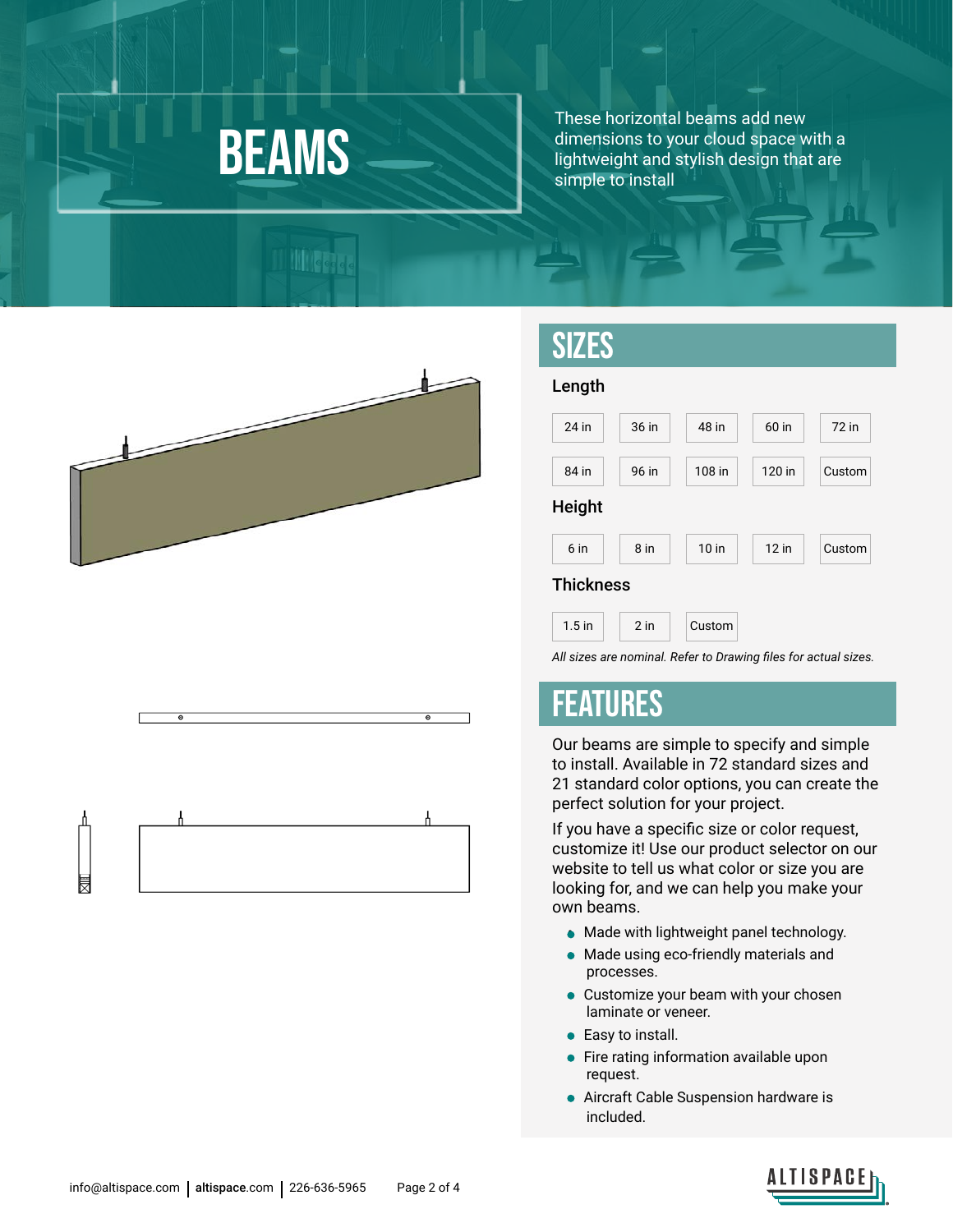# **BEAMS**

These horizontal beams add new dimensions to your cloud space with a lightweight and stylish design that are simple to install

### **Specifications**

| <b>PRODUCT</b>                                                   |                                                                                                                                                                                                                                                                                                                                                                                                         |  |
|------------------------------------------------------------------|---------------------------------------------------------------------------------------------------------------------------------------------------------------------------------------------------------------------------------------------------------------------------------------------------------------------------------------------------------------------------------------------------------|--|
| <b>Name</b>                                                      | Altispace Beams                                                                                                                                                                                                                                                                                                                                                                                         |  |
| Content                                                          | Laminate material, wood frame, fiberboard, honeycomb door core.                                                                                                                                                                                                                                                                                                                                         |  |
| <b>Panel Thicknesses</b>                                         | 1.5 in, 2 in                                                                                                                                                                                                                                                                                                                                                                                            |  |
| <b>Standard Sizes</b><br>*All sizes are nominal                  | Lengths: 24 in, 36 in, 48 in, 60 in, 72 in, 84 in, 96 in, 108 in, 120 in<br>Heights: 6 in, 8 in, 10 in, 12 in                                                                                                                                                                                                                                                                                           |  |
| <b>Durability</b>                                                | Contract/Commercial                                                                                                                                                                                                                                                                                                                                                                                     |  |
| Maintenance                                                      | Dust and dirt on the panels and suspension hardware can be removed with a<br>vacuum, and wipe off excess dirt or fingerprints by wiping them with a clean,<br>dry and solf cloth. If this does not fully clean the panel, you can use a clean,<br>damp and soft white cloth or sponge with a mild detergent to wipe down the<br>beams. Refer to the Cleaning and Maintenance docmuent for more details. |  |
| <b>Lead Time</b>                                                 | Products are made to order and certain lead times will apply.                                                                                                                                                                                                                                                                                                                                           |  |
| Environmental                                                    | Altispace Beams are made using eco-friendly materials and practices. For<br>more information, contact 226-636-5965.                                                                                                                                                                                                                                                                                     |  |
| Custom                                                           | Custom sizes and colors are available and may result in a minimal upcharge.<br>Further customization (such as LED lighting integration) are also available at<br>an upcharge.                                                                                                                                                                                                                           |  |
| <b>Variation</b>                                                 | Colors of laminate finish on screen may vary from actual product.                                                                                                                                                                                                                                                                                                                                       |  |
| <b>Acoustics</b>                                                 | Test reports available upon request. Refer to the Acoustic Information<br>docmuent for more details.                                                                                                                                                                                                                                                                                                    |  |
| <b>Fire Rating</b>                                               | Test reports available upon request. Refer to the Fire Rating Information<br>docmuent for more details.                                                                                                                                                                                                                                                                                                 |  |
| <b>INSTALL</b>                                                   |                                                                                                                                                                                                                                                                                                                                                                                                         |  |
| <b>Suspension Options</b>                                        | 1) Aircraft cable (Refer to Suspension Hardware Information)<br>2) Unistrut System (Refer to Suspension Hardware Information)                                                                                                                                                                                                                                                                           |  |
| <b>Ceiling Attachment Options for</b><br><b>Suspension Cable</b> | By installation contractor                                                                                                                                                                                                                                                                                                                                                                              |  |
| Installation                                                     | Refer to Installation Guide for Beams.                                                                                                                                                                                                                                                                                                                                                                  |  |
| <b>Unistrut Installation</b>                                     | Refer to Installation Guide for Beams.                                                                                                                                                                                                                                                                                                                                                                  |  |